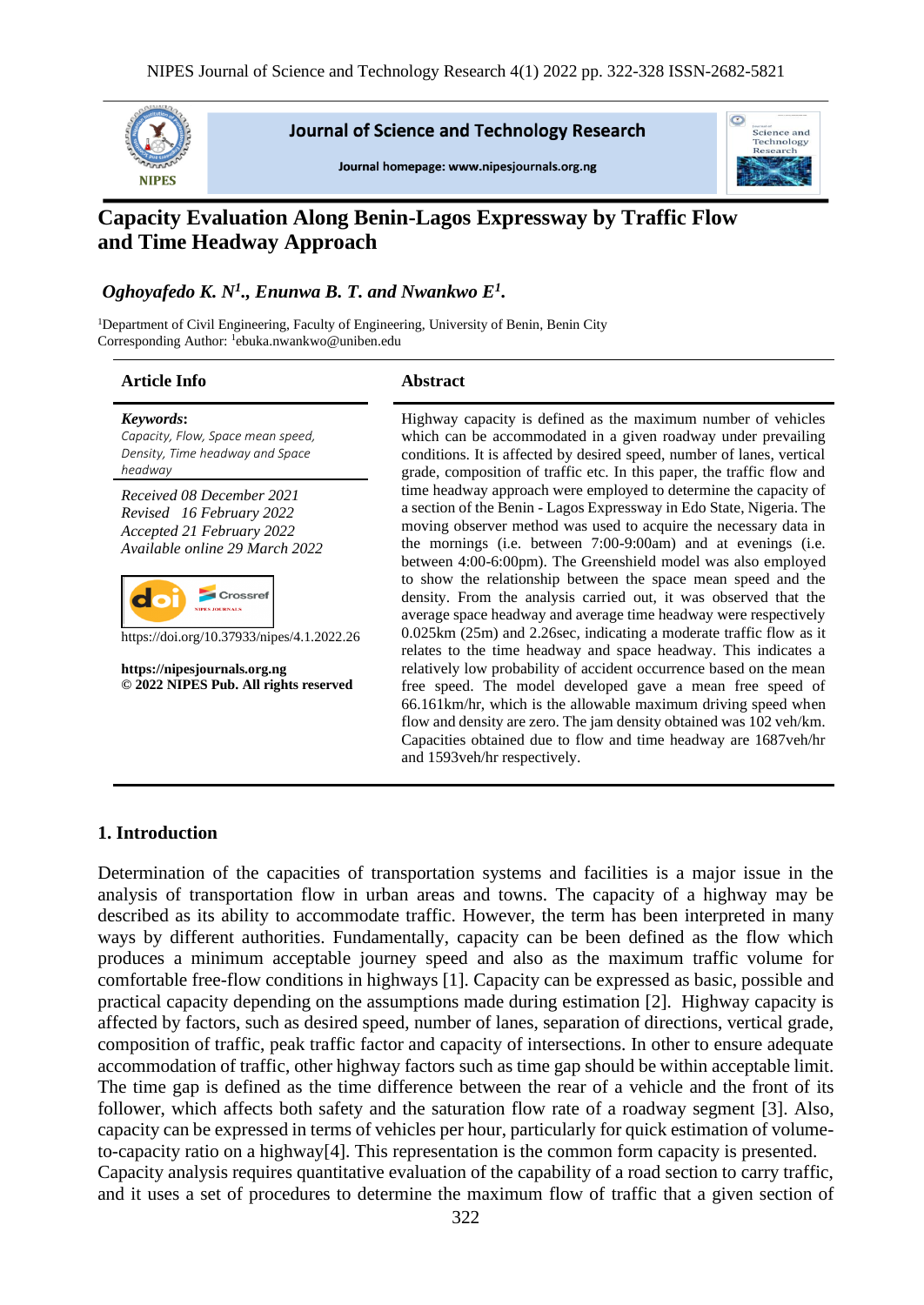#### Oghoyafedo K. N et al. / NIPES Journal of Science and Technology Research 4(1) 2022 pp. 322-328

highway will carry under prevailing roadway traffic and control conditions [5]. There are various models to study the mechanism of traffic breakdown and to establish a traffic flow models which precisely simulates the stochastic and dynamic processes of traffic flow at a bottleneck in order to effectively capture a highways capacity [6]. These models attempt to develop the relationship between speed and flow, speed and density, and flow and density [7]. Off these models, the Greenshield model presents a simple and easy to use model. Other modifications of the Greenshield model by Greenberg, Pipes-Munjal, Krystek, Newell and Underwood tend to use exponential and logarithmic functions for developing traffic flow models consistent with different specific traffic conditions. A review of current literature show vehicle headway distribution models is widely used in traffic engineering fields, since they reflect the fundamental uncertainty in drivers' car-following maneuvers and meanwhile provide a concise way to describe the stochastic feature of traffic flows [8]. The single regime and multi-regime traffic flow models are generally applied in traffic modelling. In the former, the entire range of operation is represented by a single model, whereas in the latter, two multiple models are used to represent traffic flow (this was proposed mainly for empirical accuracy) [7]. However, the single regime model was considered for traffic flow and time headway analysis were considered in this research. The time headway of vehicles is of fundamental importance in traffic engineering applications like capacity, level-of-service and safety studies [9]. The concept of level of service in highway traffic flow illustrates the differences in the characteristics of the flow which may be examined by a study of the headways between vehicles. Time headways are the time intervals between the passage of successive vehicles past a point on the highway. Since the inverse of the mean time headway is the rate of flow, headways have been described as the fundamental building blocks of traffic flow. When the traffic flow reaches its maximum value then the time headway reaches its minimum value [10]. Although a large number of studies exist in the field of time headway modelling, there is still a paucity of research related to time headway distribution study in two-lane bidirectional roads and four-lane divided roads with respect to varying flow rate levels [11]. It is important to note that there exists a correlation between the driving efficiency of drivers and traffic congestions on a highway [12].

In this research, capacities and densities are represented in veh/km and veh/h, respectively. The functional relationships between flow (veh/km), density (veh/h) and speed (km/h) in traffic congestion have a long history of research [13]. Road capacity can be determined using standard time headway between vehicles. More specifically, road capacity can be analyzed using average time headway per unit of traffic flow. Time headway is made up of occupancy time and time gap. Study of vehicle time headways has been a subject to many aspects of traffic flow studies because time headway between any two successive vehicles is considered as an important parameter affecting capacity, safety, delay, driver behavior and level of service of a transportation system [11].

## **2.0.Model Development**

The Greenshield model [14] for macroscopic traffic flow analysis was employed in this research because it gives a good fit to the experimental data obtained in this investigation. Greenshield put forward the model proposing a linear relationship between space mean speed  $\bar{u}_s$  and density k. The model is represented mathematically as;

$$
\bar{u}_s = u_f - \left[\frac{u_f}{k_j}\right]k\tag{1}
$$

Where:  $\bar{u}_s$  = space mean speed,  $u_f$  is free flow speed,  $k_j$  is the jam density,  $q_{max}$  is the capacity of the roadway and *k* is the density.

Thus, corresponding relationships for flow and density and flow and speed can be developed as shown in Equations 2 to 4.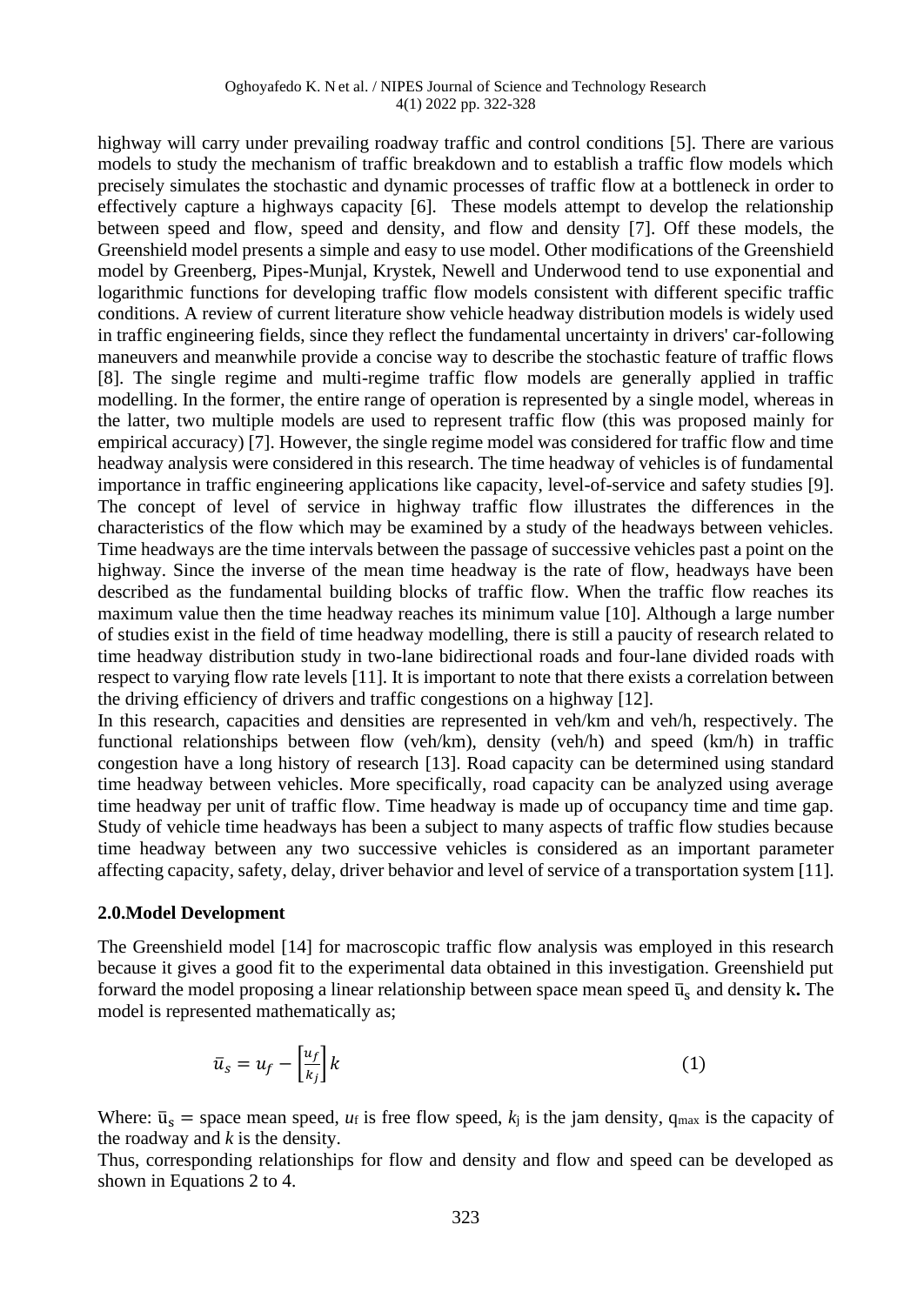$$
q = \bar{u}_s k \tag{2}
$$

Substituting Equation (2) into Equation (1), we obtain:

$$
\bar{u}_s^2 = u_f \bar{u}_s - \frac{u_f}{k_j} q \tag{3}
$$

Also, we can obtain,

$$
q = u_f k - \frac{u_f}{k_j} k^2 \tag{4}
$$

Considering Equation (3) and differentiating  $q$  with respect to  $\bar{u}_s$ , we obtain:

$$
2u_s = u_f - \frac{u_f}{k_j} \frac{dq}{d\bar{u}_s} \tag{5}
$$

For maximum flow,

$$
\frac{dq}{d\bar{u}_s} = 0 \qquad k = 2\bar{u}_s \frac{u_f}{k_f} \qquad u_0 = \frac{u_f}{2}
$$

However, the space mean speed  $u_0$  at which the flow is maximum is equal to half the free mean speed is:

$$
u_0 = \frac{u_f}{2} \tag{6}
$$

Considering Equation (4) and differentiating *q* with respect to k, we obtain:

$$
\frac{dq}{dk} = u_f - 2k \frac{u_f}{k_j} \tag{7}
$$

For maximum flow,

$$
\frac{dq}{dk} = 0
$$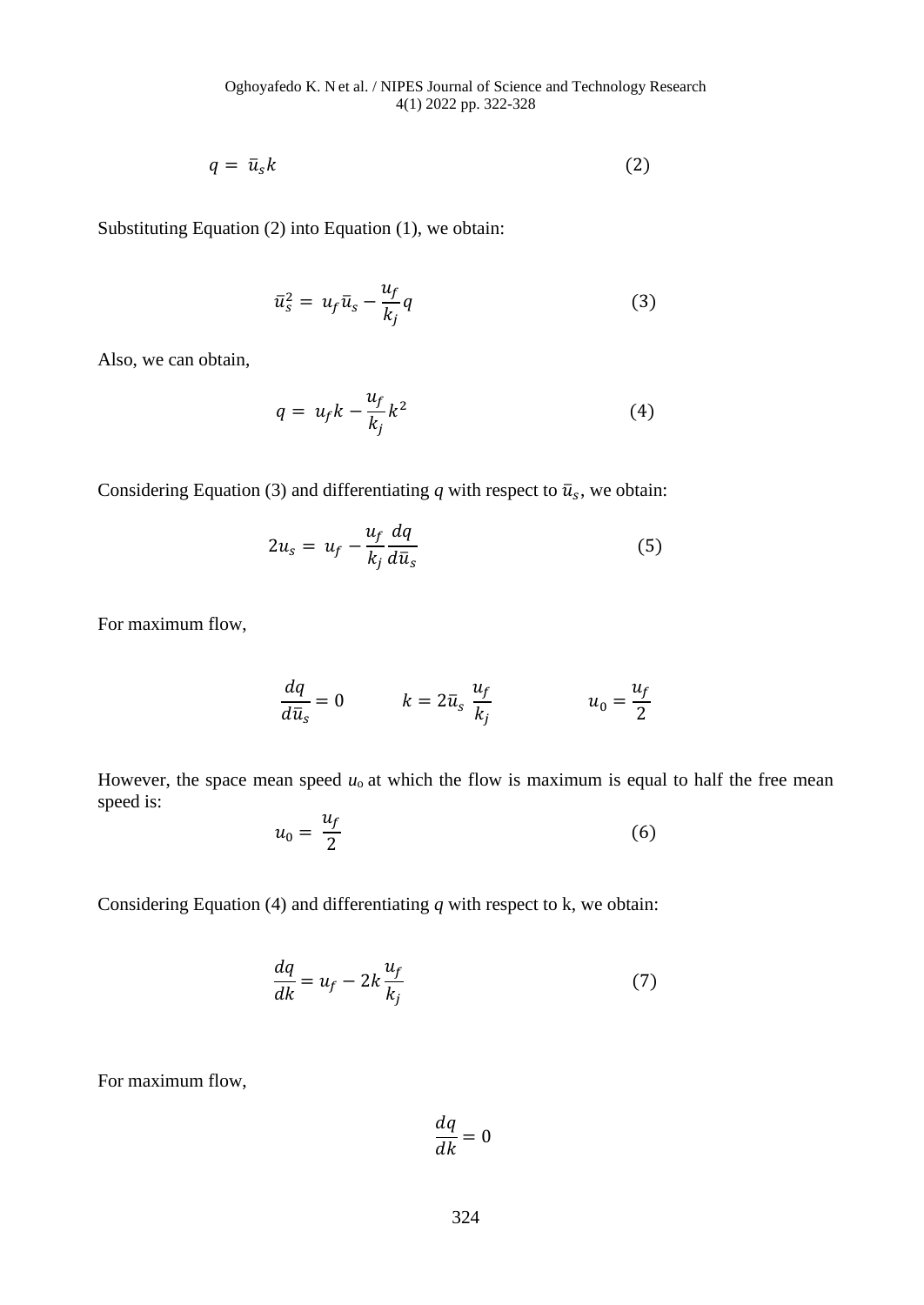However, the density  $k_0$  at which the flow is maximum is equal to half the jam density;

$$
k_0 = \frac{k_j}{2} \tag{8}
$$

Maximum flow otherwise refers to as the capacity is mathematically expressed in Equation (9):

$$
q_{max} = \frac{k_j u_f}{4} \tag{9}
$$

## **3.0. Results and Discussion**

Table 1 shows the data collected throughout the course of the research along the Benin-Lagos expressway from university of Benin Main Gate at 6º 24' 00"N 5º 36' 31"E to Ekosodin junction at 6º 24' 32"N 5º 36' 22"E measuring 990m. From the Table 1, it was observed that the travel time along traffic is always less than travel time against traffic. This can be attributed to the presence of speed bumps; illegal bus stops as well as traffic law enforcers which tends to lengthen travel time. The table also shows the days of the week at which each data was collected.

| Table 1: Data collected during the research with moving observer method |  |  |
|-------------------------------------------------------------------------|--|--|
|-------------------------------------------------------------------------|--|--|

| <b>DAY</b>       | <b>SESSION</b> | $m_a$ | $t_a$ (hr) | m <sub>o</sub> | $m_{n}$ | $t_w$ (hr) |
|------------------|----------------|-------|------------|----------------|---------|------------|
| <b>FRIDAY</b>    | <b>MORNING</b> | 78    | 0.028      | 2              |         | 0.025      |
|                  | <b>EVENING</b> | 110   | 0.029      | $\Omega$       | 10      | 0.022      |
| <b>SATURDAY</b>  | <b>MORNING</b> | 80    | 0.027      |                | 6       | 0.020      |
|                  | <b>EVENING</b> | 70    | 0.024      | 3              | 8       | 0.020      |
| <b>MONDAY</b>    | <b>MORNING</b> | 70    | 0.026      | $\overline{2}$ | 6       | 0.021      |
|                  | <b>EVENING</b> | 80    | 0.024      | 3              | 7       | 0.022      |
| <b>TUESDAY</b>   | <b>MORNING</b> | 80    | 0.025      |                | 6       | 0.020      |
|                  | <b>EVENING</b> | 76    | 0.028      | 3              | 7       | 0.022      |
| <b>WEDNESDAY</b> | <b>MORNING</b> | 80    | 0.029      | 2              | 10      | 0.022      |
|                  | <b>EVENING</b> | 90    | 0.028      |                | 6       | 0.022      |
| <b>THURSDAY</b>  | <b>MORNING</b> | 70    | 0.025      | 4              | 10      | 0.021      |
|                  | <b>EVENING</b> | 100   | 0.028      | $\Omega$       | 10      | 0.021      |
| <b>FRIDAY</b>    | <b>MORNING</b> | 98    | 0.026      | 3              | 11      | 0.018      |
|                  | <b>EVENING</b> | 75    | 0.028      | 2              | 7       | 0.021      |

Table 2 shows the daily averages of flow, space mean speed and density which is obtained by summing up values corresponding to morning and evening session for a particular day and dividing by two (2). These averages are needed to compute other parameters like the space headway and the time headway required for the computation of the maximum flow, i.e. capacity. It is also needed in the model development using the Greenshield model and calibration by employing the linear regression method.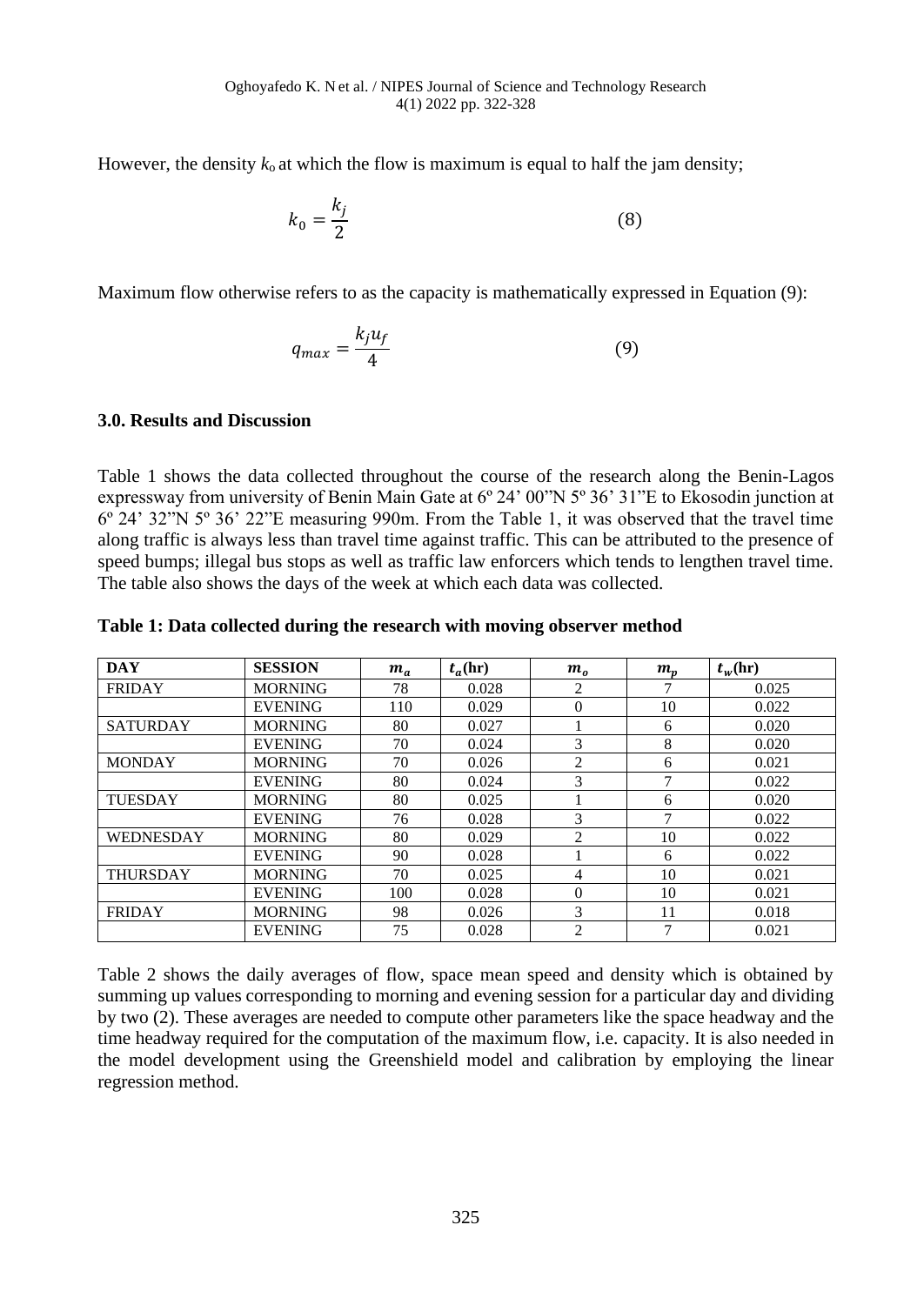| <b>DAY</b>       | FLOW q(veh/hr) | SPEED $u_s(km/hr)$ | DENSITY $k(veh/km)$ |
|------------------|----------------|--------------------|---------------------|
| <b>FRIDAY</b>    | 1669           | 35.6               | 47                  |
| <b>SATURDAY</b>  | 1537           | 42.6               | 36                  |
| <b>MONDAY</b>    | 1528           | 41.0               | 38                  |
| <b>TUESDAY</b>   | 1554           | 41.5               | 38                  |
| <b>WEDNESDAY</b> | 1556           | 37.8               | 41                  |
| <b>THURSDAY</b>  | 1630           | 39.2               | 42                  |
| <b>FRIDAY</b>    | 1737           | 42.8               | 40                  |

**Table 2: Daily Average of Flow, Space Mean Speed and Density**

Table 3 showing average space headway and average time headway corresponding to data of flow, space mean speed and density data recorded for each day along the Benin-Lagos expressway. It is observed that the average time headway is 2.26sec and the average space headway is 0.025km indicating a high traffic flow on the highway. Based on the space headway computed, it indicates that the probability of accident occurrence might be low, though depending on the average operating speed of the vehicles in the traffic stream.

Table 3: Average-space headway and Average-time headway

| Flow (veh/hr) | <b>Space-Mean</b><br>Speed (km/hr) | <b>Density</b><br>(veh/km) | <b>Space Headway</b><br>(km) | <b>Time Headway</b><br>(sec) |
|---------------|------------------------------------|----------------------------|------------------------------|------------------------------|
| 1669          | 35.6                               | 47                         | 0.021                        | 2.12                         |
| 1537          | 42.6                               | 36                         | 0.028                        | 2.37                         |
| 1528          | 41.0                               | 38                         | 0.027                        | 2.37                         |
| 1554          | 41.5                               | 38                         | 0.027                        | 2.34                         |
| 1556          | 37.8                               | 41                         | 0.024                        | 2.29                         |
| 1630          | 39.2                               | 42                         | 0.024                        | 2.20                         |
| 1737          | 42.8                               | 40                         | 0.025                        | 2.10                         |

From the linear regression, an equation can be developed between density and mean speed as shown in equation (10):

$$
\bar{u}_s = 66.161 - 0.648k \tag{10}
$$

Comparing Equation (10) to Equations (1), we can obtain the mean free speed  $u_f = 66.161 \frac{km}{hr}$ , i.e. the maximum speed obtainable on Benin-Lagos expressway. Equation 10 can be estimated as: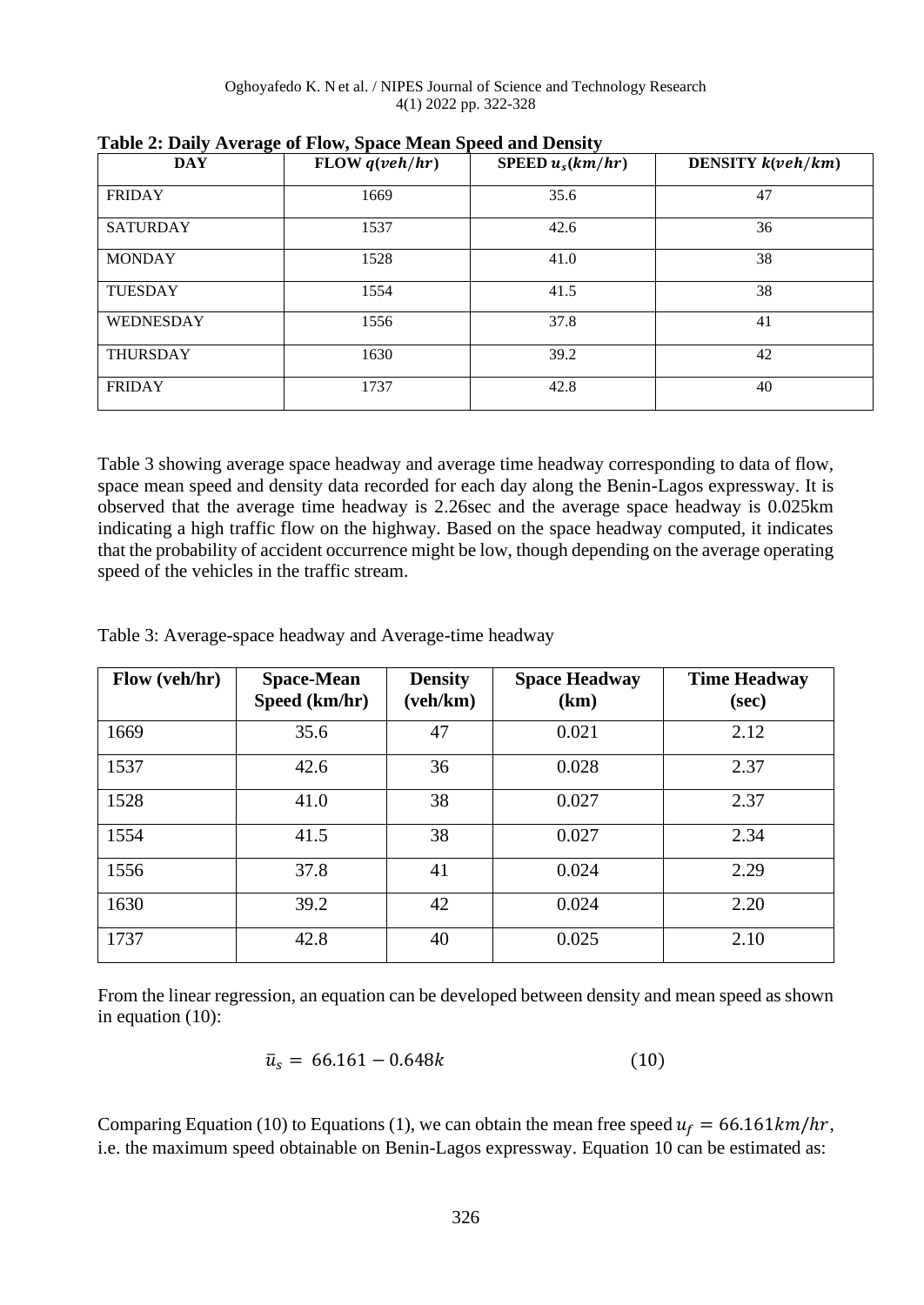Oghoyafedo K. N et al. / NIPES Journal of Science and Technology Research 4(1) 2022 pp. 322-328

$$
0.648 = \left(\frac{66.161}{k_j}\right) \tag{11}
$$

From Equations 9 and 11, we can estimate  $K_i = 102$ veh/km,  $q_{max} = 1687$  veh/hr and from Table 3, the average time headway is estimated as 2.26 sec.

Therefore,

*Capacity*, 
$$
c = \frac{3600}{\bar{h}} = \frac{3600}{2.26} = 1593veh/hr
$$

From the computation carried out, the maximum flow obtained from the research using the moving observer method and Greenshield was  $1687veh/hr$  while the capacity of the highway using the average time headway calculated from the observed data was  $1593veh/hr$ . The slight difference between these values could be attributed to the size of data acquired. Table 4 gives an indication of traffic volumes and headway times used to access how busy a roadway is. Comparing the value obtained in this research to this table show that the road section studied experiences a moderately high traffic volume.

Table 4: Comparison of traffic volume, vehicle number and average time headway [15].

| <b>TRAFFIC VOLUME</b> | <b>VEHICLE NUMBER</b><br>(Veh/hr) | <b>AVERAGE</b><br><b>TIME-HEADWAY</b> (sec) |
|-----------------------|-----------------------------------|---------------------------------------------|
| <b>LOW</b>            | <400                              | >9                                          |
| <b>MEDIUM</b>         | 400-1200                          | $2.5 - 9$                                   |
| <b>HIGH</b>           | >1200                             | 2.5                                         |

## **4.0.Conclusion**

It was observed that the average space headway and average time headway were respectively 0.025km (25m) and 2.26sec in the studied roadway. This indicates a relatively moderate traffic flow in regards to time headway and space headway. These values can used to predict the possibility of accidents and congestions. Based on the mean speed observed from data, this research predicts a low probability of accident. Also, the model employed for the traffic flow analysis of the roadway estimated a mean free speed of 66.161km/hr, which is the allowable maximum driving speed when flow and density are zero. This value gives an indication of the desired speed at which drivers can travel under favorable environmental conditions in the roadway investigated.

A jam density of 102 veh/km was estimated by the employed model in this study. This estimated value gives an indication of the number of vehicles required in a kilometer for a traffic congestion to occur. However, the corresponding capacities obtained due to flow and time headway analysis are 1687veh/hr and 1593veh/hr respectively. At the capacity of the road obtained, the estimated space mean speed and the density are 33.081Km/hr and 54veh/km, respectively.

The values obtained from flow and time capacity computation for the studied highway are necessary for the traffic management and monitoring of the studied highway. Capacity data obtained could be used as tool for maintenance planning and evaluation of average travel times within the roadway studied by road management authorities. It is obvious that environmental and physical factors